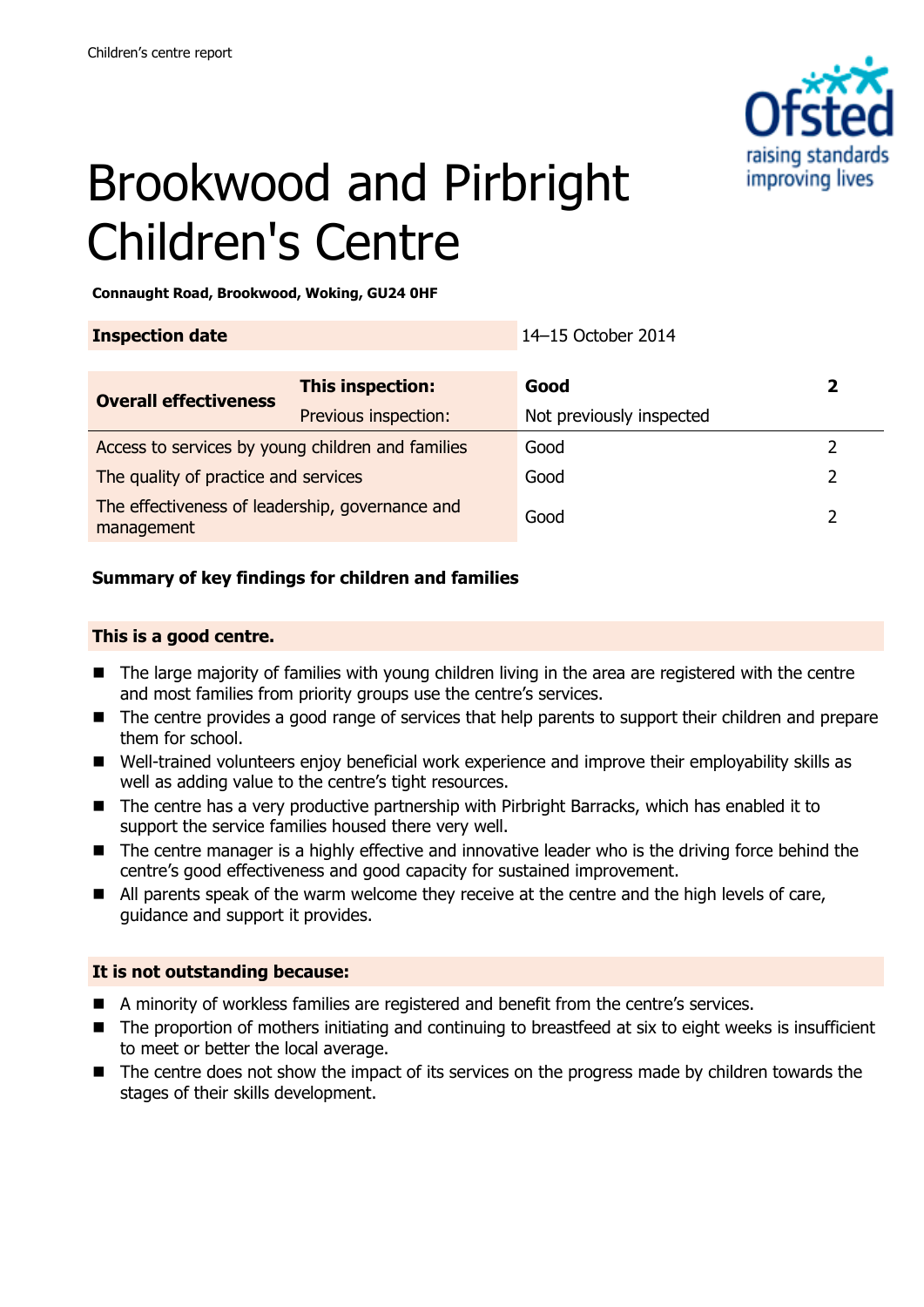#### **Information about this inspection**

The inspection of this children's centre was carried out under Part 3A of the Childcare Act 2006 as amended by the Apprenticeships, Skills, Children and Learning Act 2009.

This inspection was carried out by two Additional Inspectors.

The inspectors held meetings with centre staff, the local authority, the children's centre manager and school headteacher; members of the governing body and advisory board; parents and users of the centre; and representatives of organisations who work in partnership with the centre.

The inspectors visited activities taking place in the centre, the Five Acres Traveller Site and Pirbright Jubilee Centre. They observed the centre's work, and looked at a sample of case files and a range of relevant documentation. Inspectors observed the 'Healthy Lunch Club' session at the Jubilee Centre jointly with the centre manager.

They observed the centre's work and looked at a range of relevant documentation.

#### **Inspection team**

Steve Nelson **Additional Inspector, Lead Inspector** Libby Dickson **Additional Inspector** Additional Inspector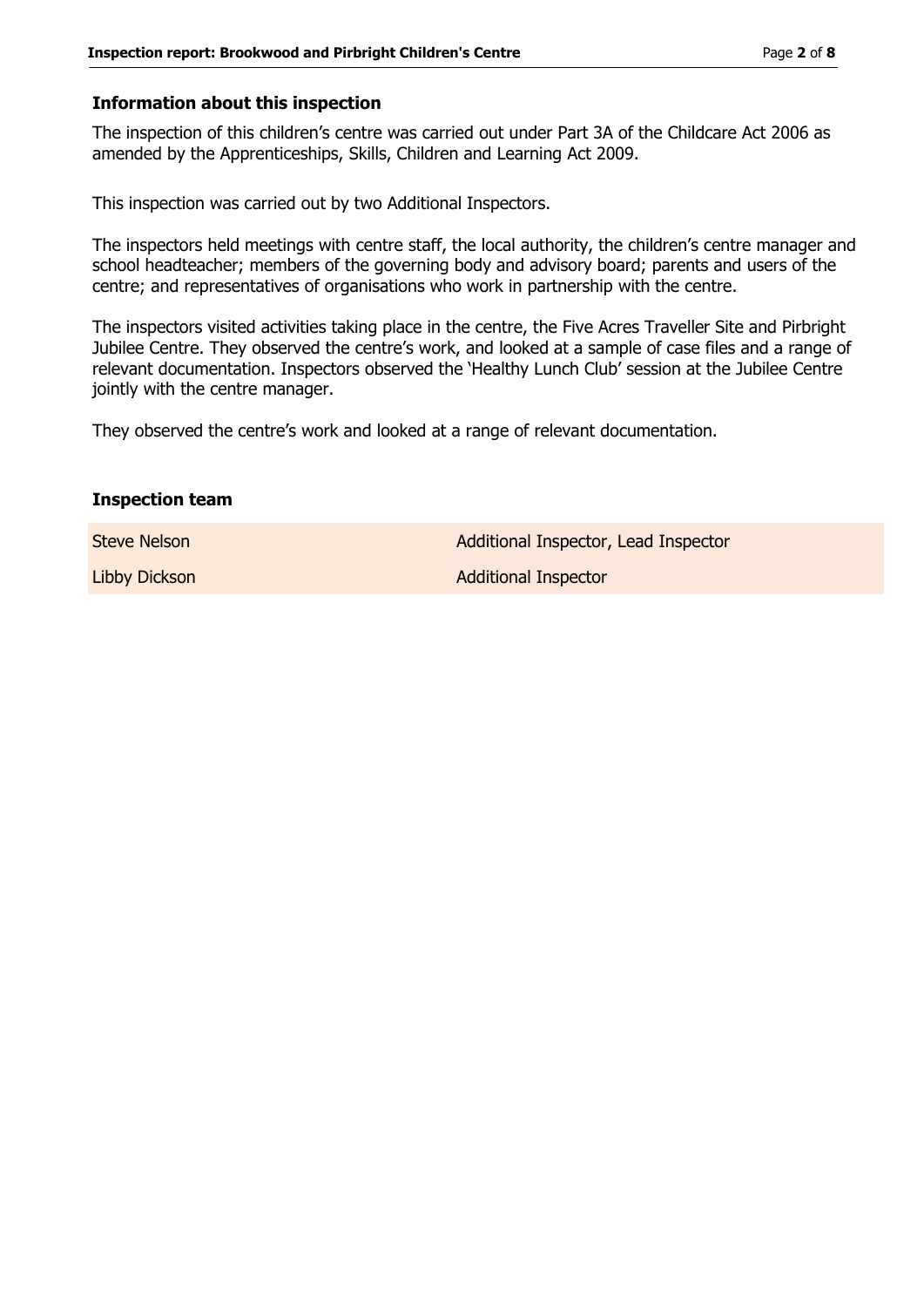#### **Full report**

#### **Information about the centre**

Brookwood and Pirbright Children's Centre operates in the villages of Brookwood, Pirbright and Knaphill wards, and is based on the same site as Brookwood Primary School. It provides outreach services at the Pirbright Jubilee Centre and the Five Acre Traveller Site. The range of activities offered by the centre includes support at an antenatal bump to birthday support group, breastfeeding support and baby massage. It signposts families to a range of providers that offer adult education, volunteering opportunities, and activities designed to support parents and carers back into employment and training. Activities are planned with other local children's centres to ensure a full range of services is available to families, with priority given to those most in need.

The local authority has delegated responsibility for the governance of the children's centre to the governing body of Brookwood Primary School. The centre receives advice and guidance from an advisory board, consisting of representatives from partner organisations and key stakeholders that work with the children's centre and the local authority. The centre manager is responsible for the day-to-day running of the centre and reports to the Brookwood School headteacher and children's centre leader.

The children's centre has 844 children under the age of five in its area. The large majority of the families living in the area are White British. There is an army base, Pirbright Barracks, where a significant number of families with children under five are currently located. The area is affluent with small pockets of deprivation. About 8% of children and adults who live in the area come from homes that are dependent on benefits and where no one is in work.

When they start early years education, children have skills, knowledge and abilities that are broadly typical or better than those expected for their age.

The main priority groups assessed in need of the centre's services are service families and families living on the Five Acres Traveller site.

The centre is open three days a week, Monday to Wednesday.

#### **What does the centre need to do to improve further?**

- Increase the engagement of workless families so that a large majority access services and take up opportunities to improve their economic well-being.
- **IMPROVE THE ASSESS INCOCENT** Improve tracking and assessment systems to more accurately measure the impact of delivery on children's learning and development, and their readiness for school.
- Increase the proportion of mothers breastfeeding their babies at six to eight weeks by: working more closely with health partners to promote the benefits of breastfeeding setting a challenging target for improving the breastfeeding rate.

#### **Inspection judgements**

#### **Access to services by young children and families** Good

- The centre has registered and engages with the large majority of young children and families living in the area, including most service families and families living on the Five Acre Traveller site. However, only a minority of children from workless households are registered and benefit from the centre's services.
- The centre's strong partnership with health services means that health visitors and midwives refer many families to the centre. The 'Bump to Birthday' group offers effective support and advice to families expecting children. Parenting skills are then developed well through a range of other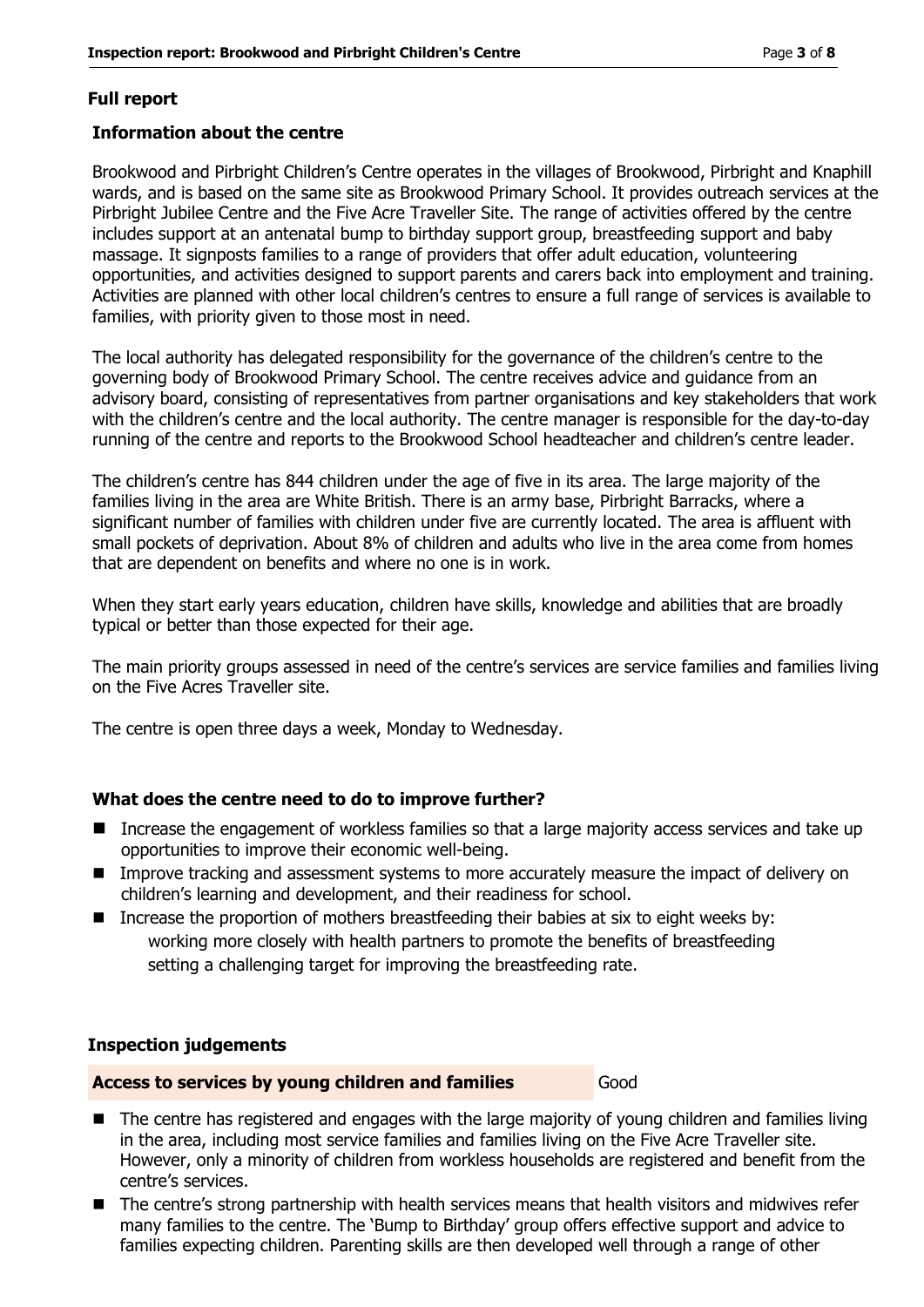activities, as children get older.

- The centre has also focused successfully on the involvement of fathers, including grandfathers, in its work. The Saturday 'Dad Zone' provides a range of activities that have been successful in involving more of them in the centre's work to the advantage of their children.
- Participation rates and attendance levels at sessions are consistently high. Satisfaction surveys and parent feedback show high levels of satisfaction. Parents feel comfortable in the centre and know they will get a warm welcome from the staff. One parent expressed a view that was typical of many others, 'Everyone says what a lovely centre it is.'
- The centre promotes information about its activities and other services of help and advice well to encourage those less likely to access services, particularly through the use of social media. The centre's work with families in their own homes is very effective in getting them support quickly at a time of greatest need. As a result, these families join in the services of the centre and are able to make marked improvements to family life and the well-being of their children over time.
- Most eligible two-year-olds take up their early years place because of the centre's successful partnership with schools and early years providers in the area. The vast majority of three-year-olds have taken up their free early years education, which supports improved learning and development.

#### **The quality of practice and services** Good

#### There is a good range of services which balance those available to everyone with those specifically for priority groups such as the service families and families living on the Five Acre Traveller site. Feedback from children and families about the quality of the services they receive is very good. Services are planned jointly with neighbouring children's centres to ensure a full range of activities and places that are convenient for the families in the area.

- The proportion of children achieving a good level of development at the end of the Early Years Foundation Stage is above average. The partner primary school confirms that the centre makes an effective contribution to getting children, especially those in need of most help, ready for school. However, the centre does not track the individual progress of children who regularly attend sessions. As a result, it is unable to fully demonstrate the impact of its work.
- The centre works well with other early years settings, and promotes children's learning and development in the community, thus making a positive contribution to narrowing the achievement gap between the lowest achieving 20% of children in the Early Years Foundation Stage and the rest. This is helping to reduce inequalities.
- Good partnerships with health services enable families to develop healthier lifestyles. The weekly 'Healthy Lunch Club' at the Pirbright Jubilee Centre is promoting healthy eating effectively. Despite an improving picture, information supplied by the centre shows that the proportion of mothers sustaining breastfeeding is below average, and is rightly a target for improvement.
- The centre provides high levels of care, guidance and support, particularly to families in most need during times of crisis. Well-maintained case files are kept up-to-date and are of a good standard. The files show how well the centre works with other agencies and partners to provide very effective, targeted help that improves families' lives.
- **Information advice and guidance to parents seeking training courses and employment are suitable.** Volunteers play an important role in the centre, especially given the small staff team. The centre works well with a local training provider to deliver an apprenticeship programme in childcare for the four volunteers working at the centre.

#### **The effectiveness of leadership, governance and management**

Good

 The centre manager has worked with drive and commitment to establish the centre as the hub of the community and win families' trust and respect. The governors, advisory board and local authority have effective oversight of the centre's performance and hold it to account through effective monitoring. Staff are enthusiastic and support the centre's drive for improvement. These features result in improved outcomes for children and families.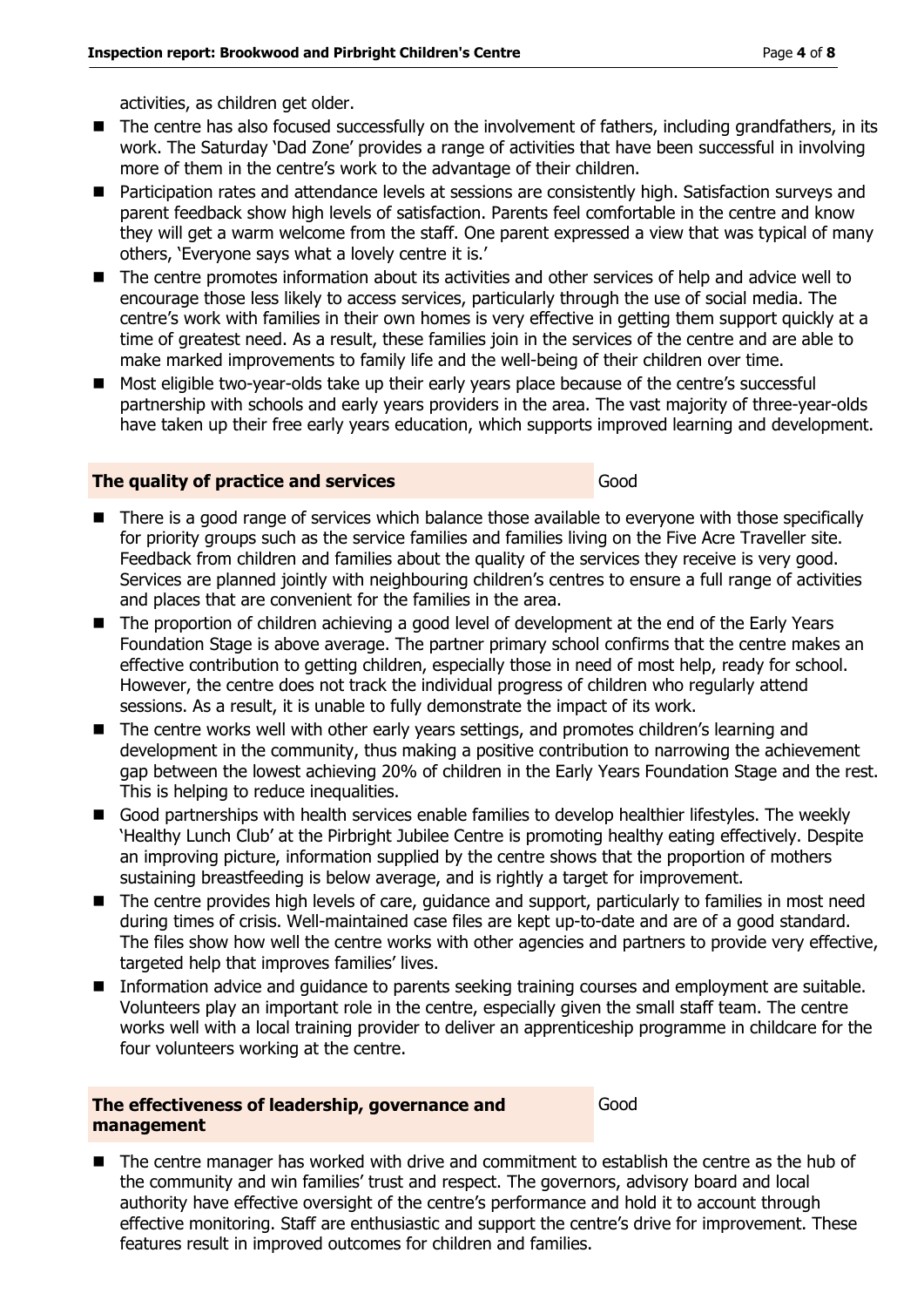- The local authority knows the centre well through regular visits and close liaison with the manager and staff. It sets clear targets for improvement and contributes towards the centre's ongoing development. The centre knows itself and its community well. Self-evaluation accurately identifies the centre's strengths and weaknesses, and what needs to be done to improve.
- Leaders work well with key partners, and this enables them to respond effectively, and with flexibility, in meeting the needs of families. The partnership between the centre and the school is seamless. As a result, children, including those with disabilities or special educational needs, are prepared well for the next step in their learning.
- Supervision arrangements work well. Staff have regular conversations with the centre manager to check that the quality of services and groups is making a difference to families' and children's lives. Training opportunities available to staff enable them to develop and keep abreast of new developments, and to expand their knowledge, expertise and qualifications.
- The safeguarding of children and their families is of the highest priority for all staff. Procedures and policies for safeguarding are fully in place and understood by all. The centre works successfully with its key partners to reduce the risk of harm to children subject to child protection plans. There is effective intervention for children in need, and those children supported by the Common Assessment Framework procedures, including looked after children.
- **Parents are very happy with the services they receive. Parents' responses to surveys help shape** services. The parents' forum, and parents' representation on the governing body and advisory board ensures they formally contribute to the centre's decision making about its future development.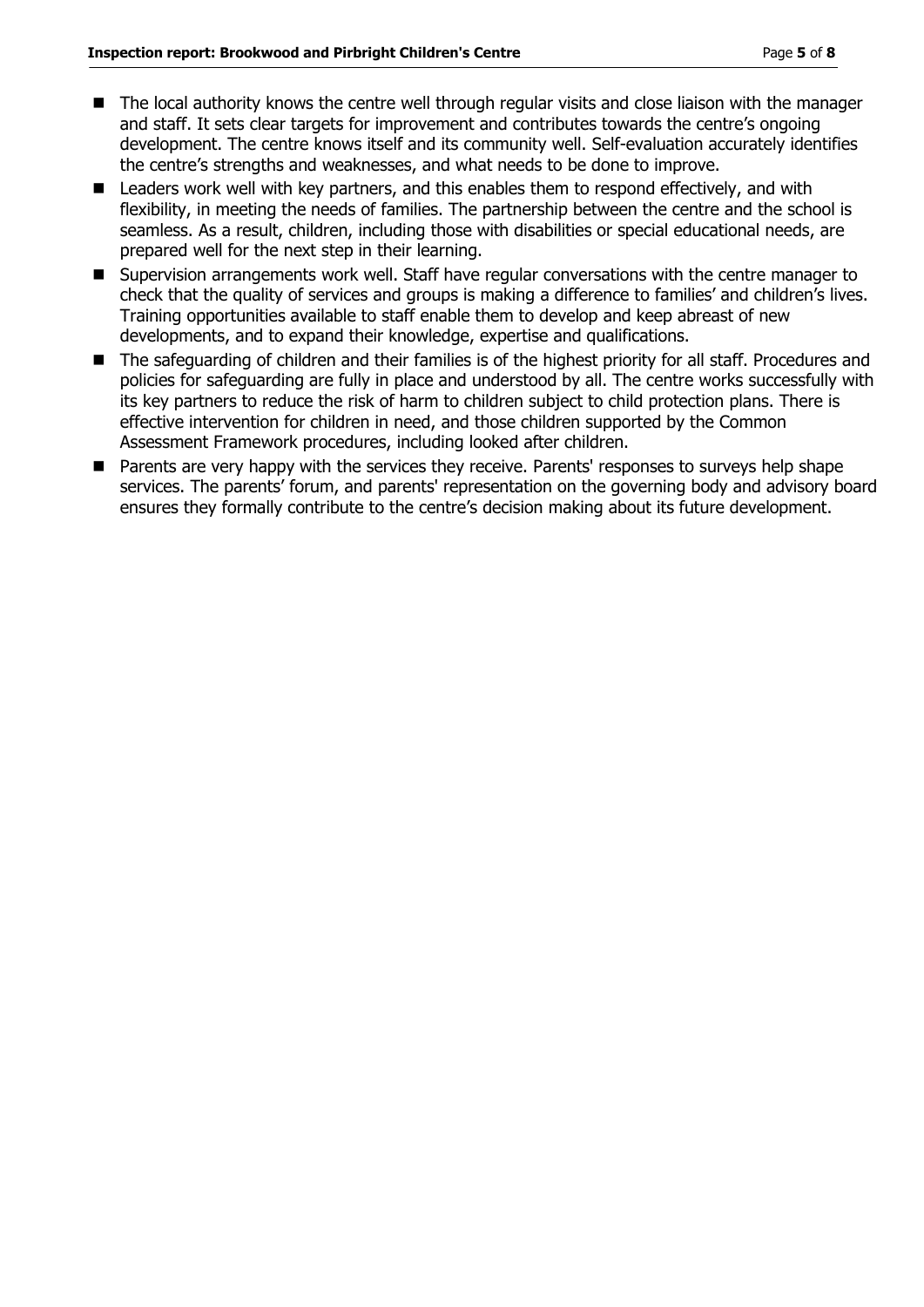### **What inspection judgements mean**

| Grade   | <b>Judgement</b>               | <b>Description</b>                                                                                                                                                                                   |
|---------|--------------------------------|------------------------------------------------------------------------------------------------------------------------------------------------------------------------------------------------------|
| Grade 1 | Outstanding                    | Practice consistently reflects the highest aspirations for children and<br>their families and as a result inequalities are reducing rapidly and gaps<br>are closing.                                 |
| Grade 2 | Good                           | Practice enables most children and their families to access good quality<br>services that improve children's wellbeing and achieve the stated<br>outcomes for families.                              |
| Grade 3 | <b>Requires</b><br>improvement | Performance is not as good as it might reasonably be expected to be in<br>one or more key areas.                                                                                                     |
| Grade 4 | Inadequate                     | The needs of children and families in its area are not being met and/or<br>the leaders and managers are not providing sufficient challenge to bring<br>about improvement to the quality of services. |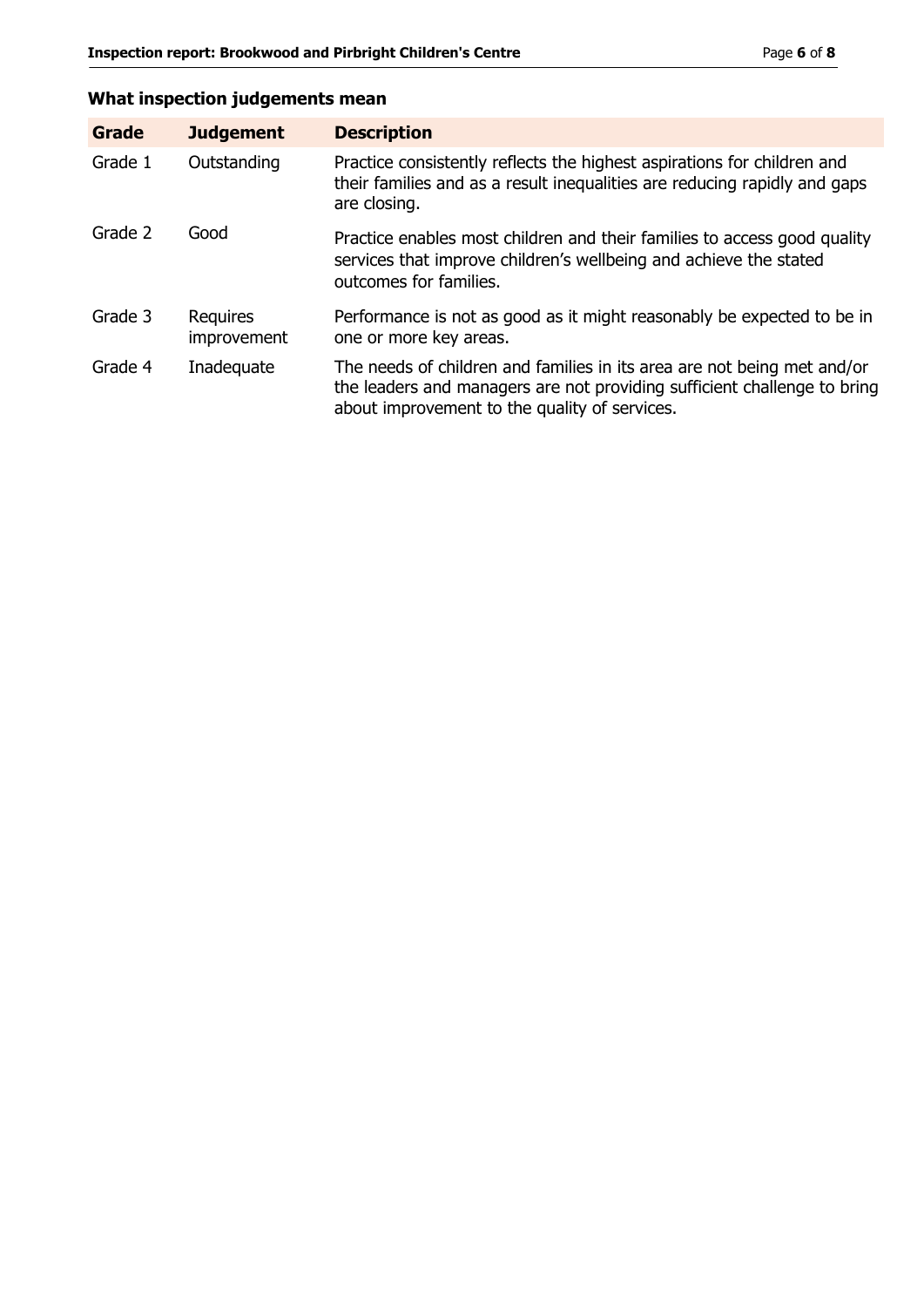#### **Centre Details**

| Unique reference number  | 20473                                          |
|--------------------------|------------------------------------------------|
| <b>Local authority</b>   | Surrey                                         |
| <b>Inspection number</b> | 447518                                         |
| <b>Managed by</b>        | The governing body of Brookwood Primary School |

## **Approximate number of children under**  844 **five in the reach area Centre manager Centre manager Juliea Morris Date of previous inspection** Not previously inspected **Telephone number** 01483 473315 **Email address** children@brookwood.surrey.sch.uk